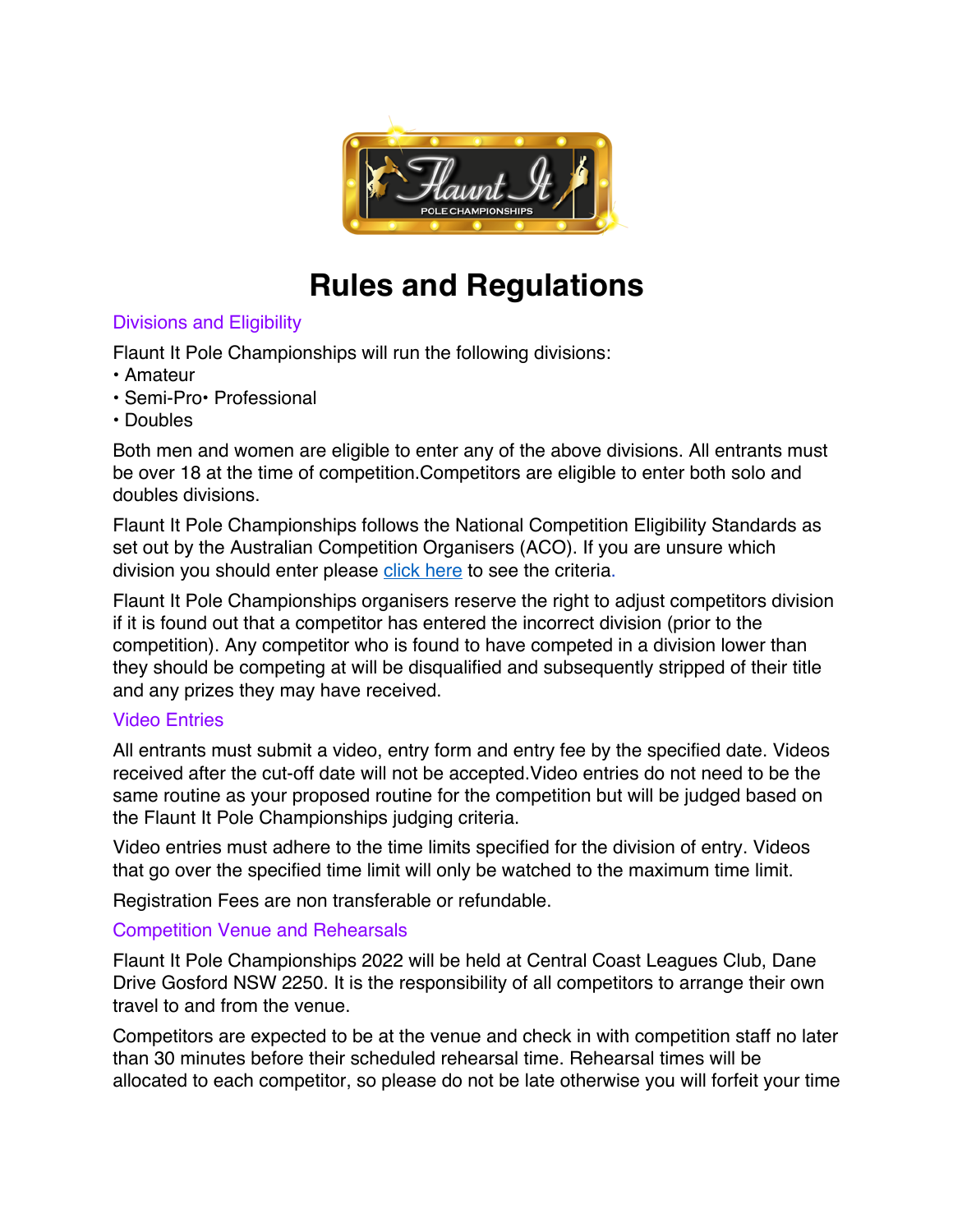slot.All competitors must be at the venue for competitor briefing at the time allocated by the competition organisers.

Stage and Pole Specifications

Diagram of stage and pole setup can be found on our website

Height : approx. 3.5m highPole type : 38mm Brass Proformance Pole

For all solo divisions the poles will be set to the national standard; Stage Right - Static and Stage Left - Spin. For the doubles division the competitors can choose one of the three following configurations

- 1. Both Spin
- 2. Standard Stage Right Static and Stage Left Spin
- 3. Both Static

This must be specified to the organisers not later than 3 weeks prior to the event.

Grip products can be used on the body, however will not be applied to the pole itself.

#### **Music**

The following maximum time limits apply for each division:

| Amateur          | 2 mins and 30<br>seconds    |
|------------------|-----------------------------|
| Semi-Pro         | 3 minutes                   |
| Professio<br>nal | 3 minutes and 30<br>seconds |
| Doubles          | 3 minutes and 30<br>seconds |

Competitors music can be shorter than the above mentioned time limits but no longer than 5 sec more.

Music choice can be submitted on entry, first in best dressed, there will be no doubling up of songs so be sure to submit your song choice early.

Music file must be submitted no later than 1 month prior to the competition  $(17<sup>th</sup>$  August 2022), failure to do so may result in disqualification.

Competitors are required to bring a backup copy of their music on a USB.

#### **Props**

Props are permitted in Flaunt It Pole Championships provided that they have been approved no later than 1 month prior to the competition (17<sup>th</sup> August 2022). Use of any unapproved props will result in disqualification.

Human props are permitted in Flaunt It Pole Championships provided that they sign a liability waiver and have been approved no later than 3 weeks prior to the competition  $(27<sup>th</sup>$  August 2022). Use of unapproved human props will result in disqualification.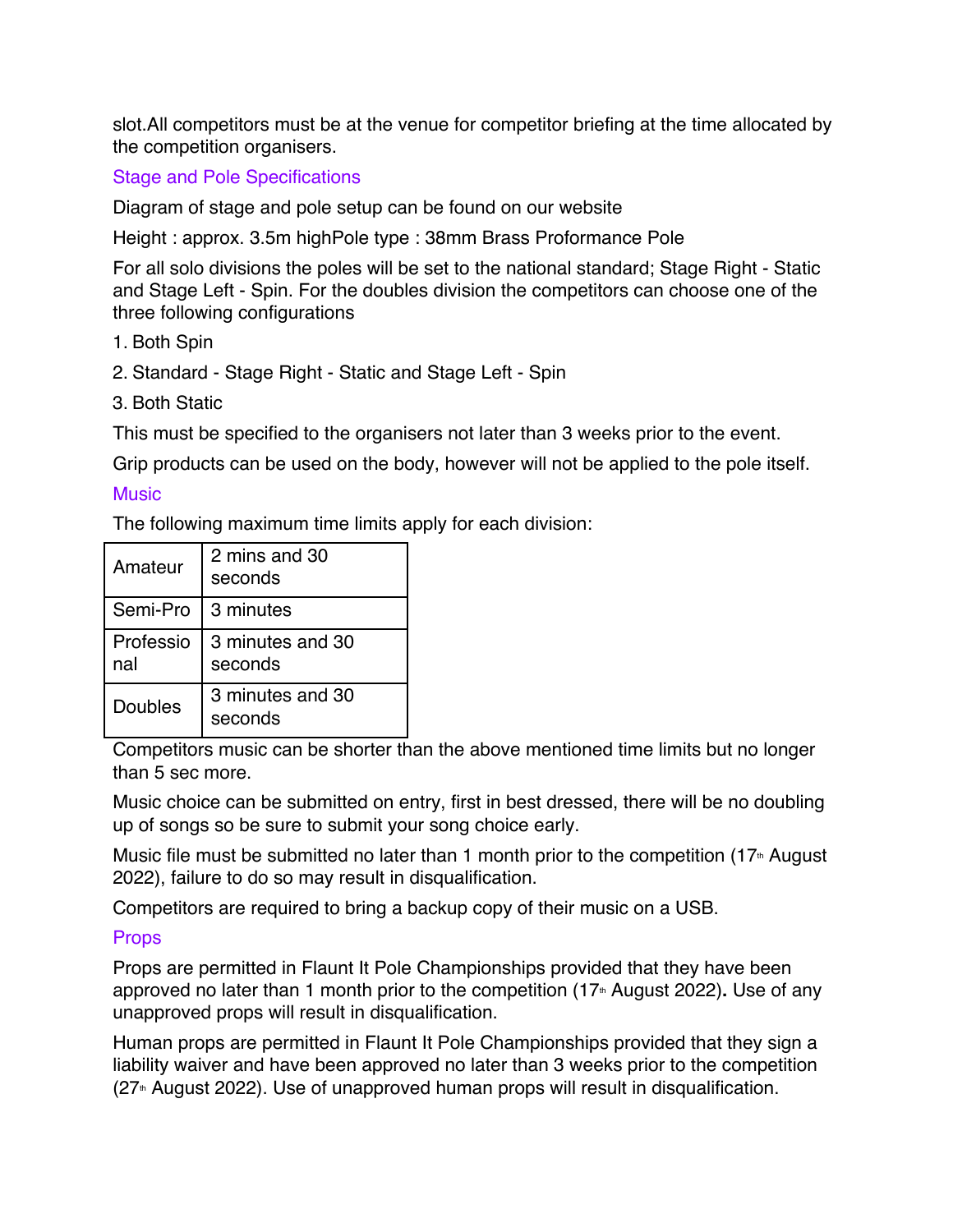Human props must not make physical contact with the poles before, during or after the performance.Human props are required to purchase a ticket for the event and will not be able to stay backstage for the duration of the event due to space restrictions.

All props must be able to be set up and packed down by 2 people within a 1 minute time frame.

The following items/substances are prohibited from being used as props: Liquids, glitter, powders, fire/pyrotechnics.

#### **Costuming**

Any type of footwear is allowed including bare feet, shoes, heels or boots. Competitors are allowed to remove items of clothing during their performance however, no nudity or G-strings are permitted.Gloves and knee pads are allowed.

#### Photography and Videography

Flaunt It Pole Championships will have a professional photographer and videographer at the event capturing all performances. All professional photos and videos taken will remain the intellectual property of the photography company and Flaunt It Pole Championships and may be used for future marketing and promotions. Competitors have no rights to compensation for photos or video footage taken at any time during the event.Photos and videos will be released by the event photographer via social media, however Competitors are not to crop or remove watermarks off the images or videos without the express permission of the competition organiser and photographer.

Photo and video by audience members is permitted, however strictly NO flash photography is allowed.

#### **Judging**

All judges decisions are final.Competitors must not communicate with the judges at any time before or during the competition.Prizes are not negotiable or transferable for cash.Feedback will be passed on to all competitors within 1 week of the competition.

#### **Behaviour**

Flaunt It Pole Championships aim to create a relaxed, friendly environment for all competitors. Competitors must conduct themselves in a professional and proper manner at all times, before, during and after the competition.

Competitors are expected to be courteous to all other competitors, spectators and event staff. Bullying and harassment will result in immediate disqualification and removal from the event.

Competitors are not permitted to drink alcohol or take drugs before or during their performance. Any competitor found to be intoxicated or under the influence of an illegal substance will be immediately disqualified and removed from the event.

Competitors must follow the instructions given by the organisers, event staff and venue staff. Competitors and all human props must be present for the competitor briefing prior to the commencement of the competition.